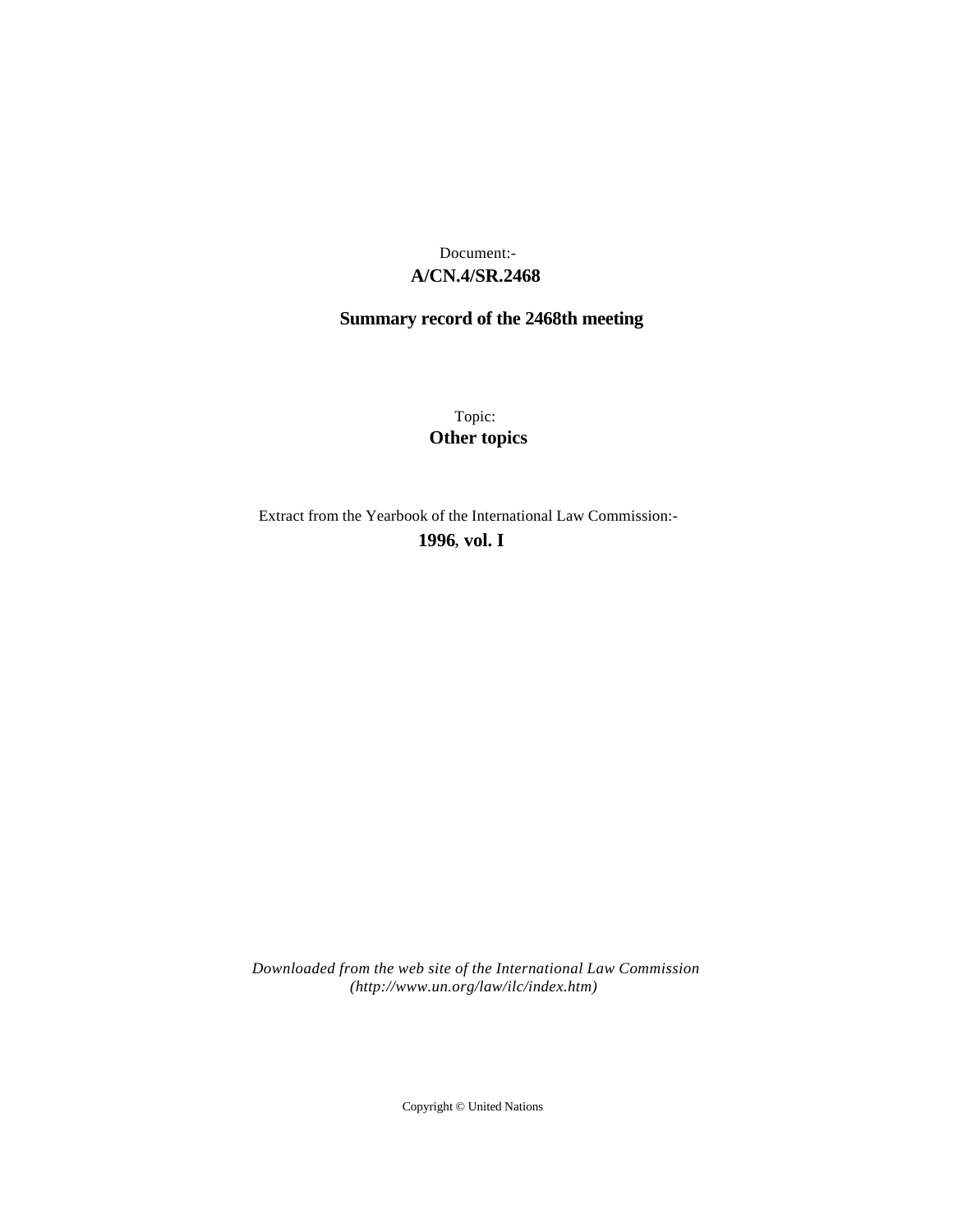## **2468th MEETING**

*Tuesday, 23 July 1996, at 3.10 p.m.*

*Chairman:* Mr. Ahmed MAHIOU

*Present:* Mr. Al-Baharna, Mr. Arangio-Ruiz, Mr. Barboza, Mr. Bennouna, Mr. Bowett, Mr. Calero Rodrigues, Mr. de Saram, Mr. Fomba, Mr. Giiney, Mr. Kabatsi, Mr. Kusuma-Atmadja, Mr. Lukashuk, Mr. Mikulka, Mr. Pellet, Mr. Rosenstock, Mr. Thiam, Mr. Tomuschat, Mr. Vargas Carreño, Mr. Villagrán Kramer.

#### **Draft report of the Commission on the work of its forty-eighth session** *(continued)*

**CHAPTER III.** *State responsibility* **(continued) (A/CN.4/L.528 and Corr.l, and Add.1-3 and Add.3/Corr.l)**

**D. Draft articles on State responsibility** *(continued)* **(A/CN.4/ L.528/Add.2 and 3 and Add.3/Corr.l)**

*Commentary to article 47* (Countermeasures by an injured State) *(concluded)* (A/CN.4/L.528/Add.3 and Corr.l)

#### Paragraph (10)

1. Mr. ARANGIO-RUIZ suggested that the words "or maintaining" should be added before the word "countermeasures" in the fifth sentence.

2. Mr. BENNOUNA said that the addition of those words would give rise to problems in French and was not necessary.

3. Mr. ROSENSTOCK said that the words "to compel both cessation and reparation" at the end of the second sentence complicated matters unnecessarily and might create confusion. He therefore proposed that they should be deleted.

4. The CHAIRMAN said that, in that case, it would also be necessary to delete footnote 7, which referred to those words.

*It was so agreed.*

*Paragraph (10), as amended, was adopted.*

5. Mr. VILLAGRAN KRAMER said that, before going on to the consideration of paragraph (11), he was of the opinion that the content of paragraph (10) of the commentary which had just been adopted was not applicable to crimes. He requested that that opinion should be reflected in the summary record.

Paragraphs (11) and (012)

*Paragraphs (11) and (12) were adopted.*

6. The CHAIRMAN reminded the Commission, before it went on to the consideration of the commentary to article 48, that paragraphs (1) and (2) of the commentary to article 47, that would form a general introduction to chapter III of part two, had been left pending until Mr. Eiriksson had drafted his proposed amendment in writing.

*The commentary to article 47, as amended, was adopted on that understanding.*

*Commentary to article 48* (Conditions relating to resort to countermeasures)

Paragraph (1)

7. Mr. VILLAGRÁN KRAMER said that paragraph (1) suggested that conditions relating to resort to countermeasures were applicable in all cases, including the case of one of the crimes listed in article 19 of part one, such as the crime of genocide. It must, however, be noted that, in such a case, the obligation to negotiate or to suspend countermeasures as soon as the internationally wrongful act had ceased, as usually required of the injured State under article 48, was meaningless. In the case of aggression, moreover, it was not possible that the State which had been attacked should have to start negotiations before it reacted. When the Security Council authorized a State to take countermeasures, it did not ask it to negotiate first. By stating those new rules, the Commission was moving far away from United Nations practice and general international law. Before paragraph (1) was adopted, it should therefore give more thought to the question whether the conditions relating to resort to countermeasures which it stated should apply in the case of crimes.

8. Mr. ROSENSTOCK said that Mr. Villagrán Kramer's comment was relevant. Paragraph (1) said nothing about the specific consequences of crimes. It would probably be rather complicated to redraft it completely at the current stage, but, by way of an indication for the reader, a sentence could perhaps be added explaining, for example, that a State facing an emergency situation was not required to negotiate. He was thinking of the case of self-defence. Explanations to take care of Mr. Villagrán Kramer's concerns might also be included in the section on crimes.

9. The CHAIRMAN said that the case of self-defence was covered in article 34. He nevertheless suggested that Mr. Villagrán Kramer should submit a written proposed amendment to paragraph (1). Pending the distribution of that proposal to the members, he said that, if he heard no objections, he would take it that the Commission wished to adopt paragraph (1).

*Paragraph (1) was adopted on that understanding.*

#### Paragraph (2)

10. Mr. BENNOUNA suggested that, in the sixth sentence, the words "including negotiations", which added nothing to the commentary, should be deleted. To bring the French text into line with the English text, the word *interets* should be replaced by the word *droits* at the end of the last sentence.

// *was so agreed.*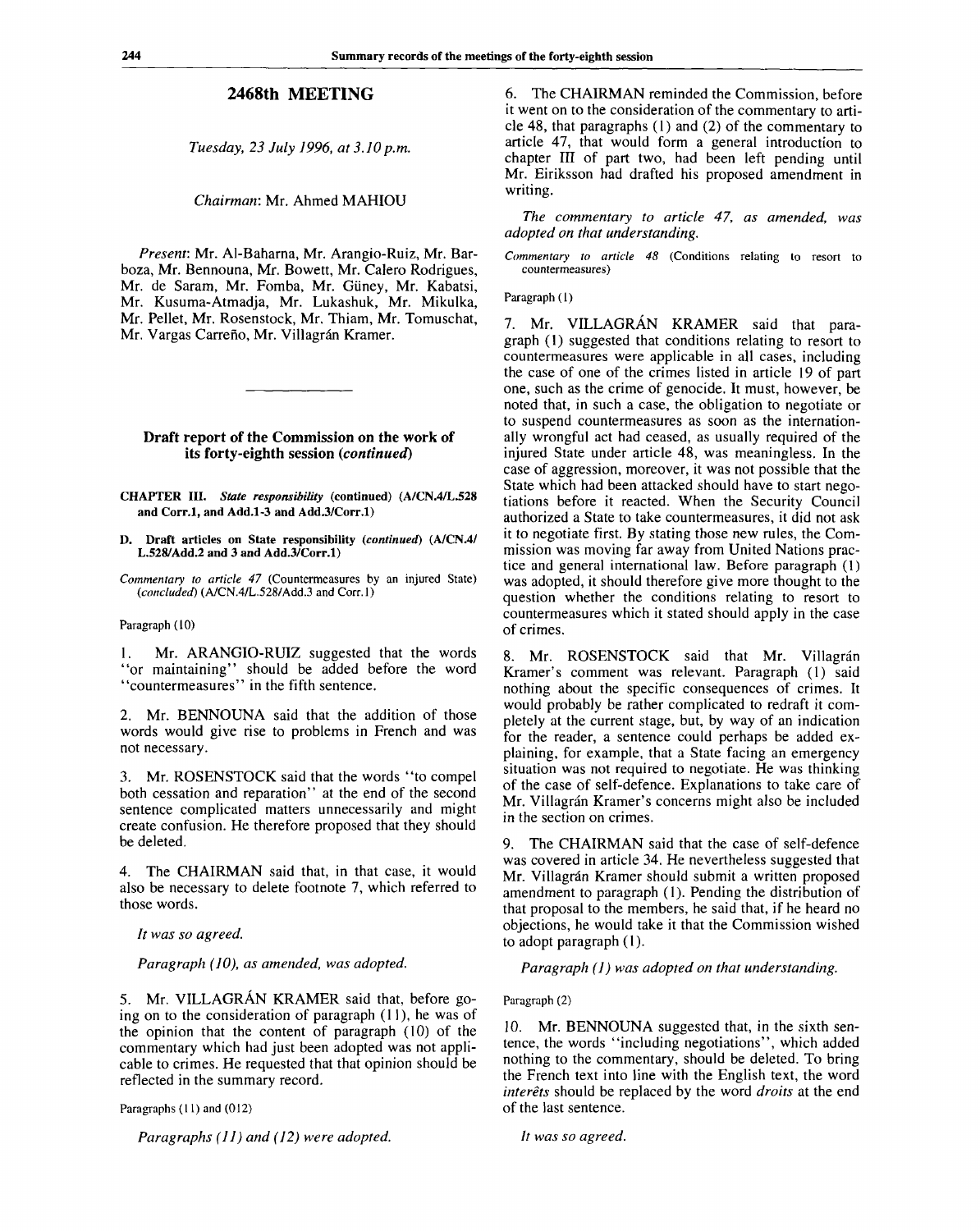11. Mr. ROSENSTOCK said that he supported Mr. Bennouna's proposals. He also suggested that, at the end of the second sentence, the words "whether these other remedies should be exhausted" should be replaced by the words "whether this needed to be". He also proposed that the words "any form of" before the word "countermeasures" in the sixth sentence should be deleted because they were unnecessary.

*It was so agreed.*

*Paragraph (2), as amended, was adopted.*

### **Paragraph (3)**

12. Mr. BENNOUNA, commenting on the form of paragraph (3), said that the words *droits juridiques* at the end of the second sentence were not a good translation of the words "legal rights". It was enough to refer to "rights". In the last sentence, the words "its legal position" should be replaced by the words "its rights".

13. As to substance, paragraph (3) referred to the obligation to negotiate without ever explaining why that obligation had been introduced and what the point of it was. That gap could be filled if the words "by negotiation" in the penultimate sentence were followed by an explanatory sentence, which might read:

"This obligation, which has been clearly explained by international legal decisions, has the advantage of crystallizing the dispute by enabling each State to explain its legal position and to settle the dispute in good faith by fulfilling their international obligations.'

The sentence might, of course, be worded differently, but he thought that such an explanation was necessary.

14. Mr. ROSENSTOCK said that the obligation to negotiate, as provided for in article 48, paragraph 1, had not been unanimously agreed on by the members of the Commission and that that paragraph had even had to be voted on. The possibility of interim measures of protection had been provided for in order to solve the problem created by the introduction of that obligation. Paragraph (3) of the commentary, which was designed to reflect that compromise, was acceptable as it stood. However, if explanations on the grounds for the obligation to negotiate were to be added, the arguments of those who had been opposed to it would also have to be reflected.

15. He therefore proposed that paragraph (3) should be retained as it stood, except that, in the fourth sentence, the word "strikes" should be replaced by the words "tries to strike" and, in the fifth sentence, the word "amicably", which added nothing and could give rise to confusion, should be deleted.

16. The CHAIRMAN asked Mr. Bennouna whether, in the light of the arguments put forward by Mr. Rosenstock, he maintained his proposal.

17. Mr. BENNOUNA said he regretted that the Commission was adopting that position. His only intention had been to explain, by means of a neutral reference, what the obligation to negotiate meant. If the Commission preferred not to give any explanation and to bury its

head in the sand, it could even delete paragraph (3) as a whole because article 48 stood on its own. The interested persons simply had to refer to the text books and other writings on law. He would not press for his suggestion, but, as a trade-off, he would like Mr. Rosenstock to withdraw his proposal for the amendment of the beginning of the fourth sentence.

18. Mr. VILLAGRÁN KRAMER said that, in that particular area, the Commission had to have very clear ideas. At present, there was no obligation to negotiate in the event of reprisals and Mr. Bennouna would be unable to cite a single case of reprisals where an obligation to negotiate had been established or regarded as valid. The obligation to negotiate that the Commission thought should be introduced in the system it was proposing should, in his view, be substantially restricted if the Commission wanted to obtain the approval of the text by States which had been or continued to be in favour of the practice of countermeasures. They would agree to restrict their own right to resort to countermeasures only if they had a specific idea of the regime that would be applicable in the framework of the articles. It would therefore be better if the Commission left things as they were, while taking note of the statements that had been made.

19. The CHAIRMAN, replying to a comment by Mr. Lukashuk on the words "the Commission eventually concluded" in the third sentence, said that those words had to be retained because there had been a discussion and a vote had even been taken.

20. Since Mr. Rosenstock did not insist on his first proposal, he said that, if he heard no objections, he would take it that the Commission wished to adopt paragraph (3), deleting only the word "amicably" in the penultimate sentence.

*Paragraph (3), as amended, was adopted.*

**Paragraph (4)**

21. Mr. BOWETT proposed that the word "analogous" in the first sentence should be deleted because it would be dangerous to suggest that the Commission was drawing an analogy with other procedures.

22. Mr. ARANGIO-RUIZ said that he supported that proposal and suggested that the beginning of the sentence should be simplified to read: "The term 'interim measures of protection' is drawn from procedures of international courts."

23. Mr. BENNOUNA said that the words "drawn from" should be replaced by the words "based on", but that was only a drafting problem. He had two other proposed amendments to submit to the Commission. In the third sentence, the words in brackets should be deleted because it was not necessary to explain that assets could be removed from the jurisdiction within a very short time. His second proposal was that the following new penultimate sentence should be added:

"Such measures would be designed to enable the injured State to prevent any deterioration of its position in its relations with the State which committed the wrongful act.'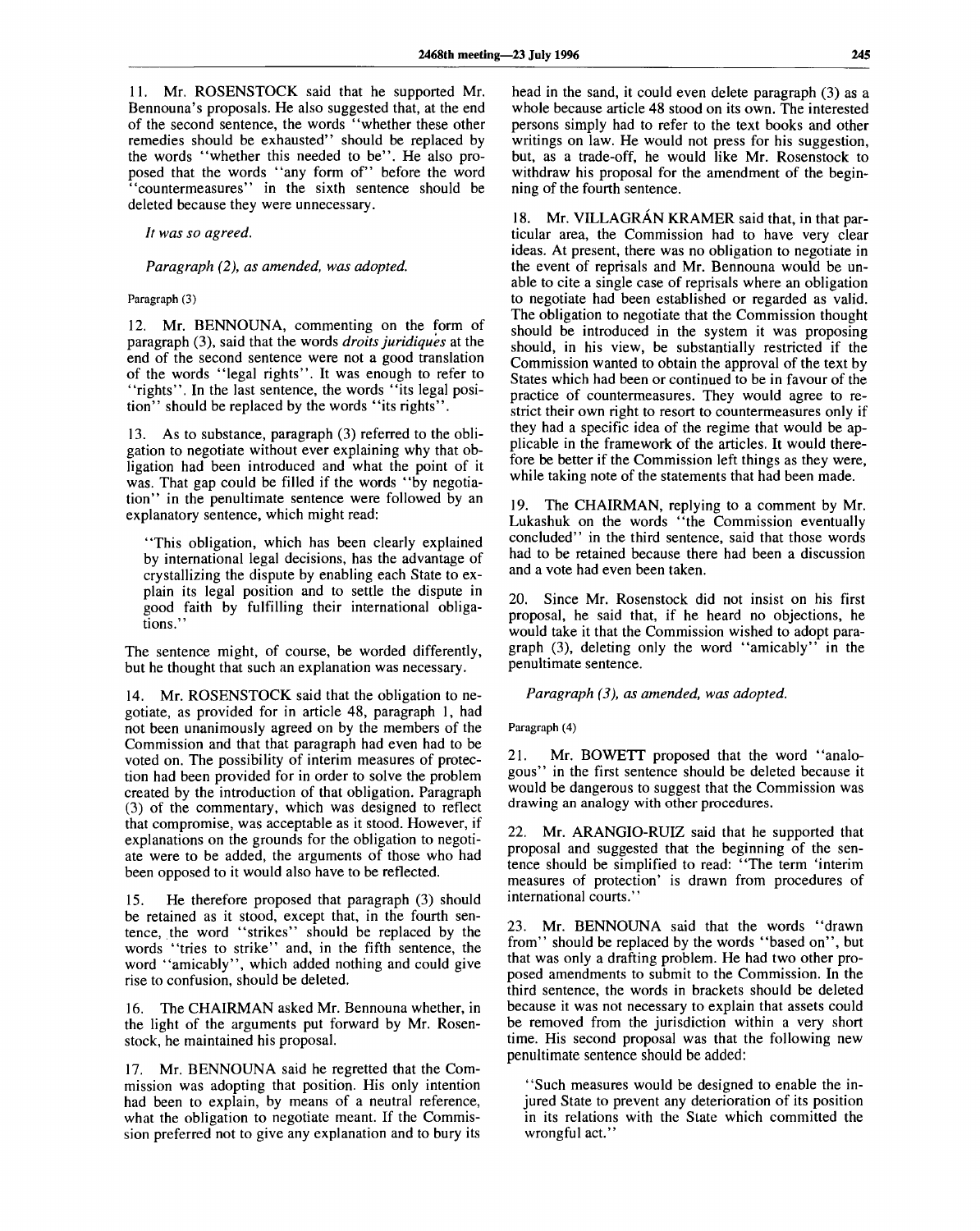The purpose of that proposal was to explain interim measures of protection, but, if some members considered it too ideologically oriented, he would withdraw it.

24. Mr. ARANGIO-RUIZ said that he could agree to Mr. Bennouna's first proposal, but, with regard to the second, he thought that the injured State had to protect its rights, and not only its position in its relations with the wrongdoing State.

25. The CHAIRMAN pointed out that Mr. Bennouna was prepared to withdraw his second proposal. It was true that, since interim measures of protection had to be taken by the competent bodies, they should be allowed to decide what the purpose of such measures was.

26. Mr. BOWETT said that he objected to the deletion of the words in brackets in the third sentence of paragraph (4) because the commentary was designed to explain the purpose served by interim measures of protection and it was precisely because of the speed with which assets could be removed from a jurisdiction that the Commission had provided for the possibility of interim measures of protection.

27. Mr. AL-BAHARNA said that he was in favour of the retention of the words in brackets and suggested that, in order to make the text clearer, the brackets should be removed.

28. The CHAIRMAN said that, in a spirit of compromise, the Commission should leave that part of the sentence as it stood. In reply to a comment by Mr. VIL-LAGRAN KRAMER, he said that there should be a provision to protect the rights of third States. He said that, if he heard no objections, he would take it that the Commission wished to adopt paragraph (4) with the amendments to the first sentence proposed by Mr. Bowett and Mr. Arangio-Ruiz.

*Paragraph (4), as amended, was adopted.*

Paragraph (5)

*Paragraph (5) was adopted.*

Paragraph (6)

29. Mr. BENNOUNA said that the words "are unlikely to succeed" were too subjective and should be replaced by the words "are deadlocked".

30. Mr. ARANGIO-RUIZ said that, although both wordings involved some degree of subjectivity, the degree was not so great when determining whether or not a deadlock existed. That was a relatively more objective criterion that would be easier to evaluate.

31. Mr. ROSENSTOCK said it was precisely the appearance of objectivity that created a problem. Such wording would suggest that there were objective criteria for determining whether the countermeasures to which the injured State resorted at its own risk were lawful or wrongful. The evaluation by the injured State was always of a subjective nature and implying that it could be made more objective was misleading.

32. Mr. KABATSI, supported by Mr. THIAM, proposed that, as a compromise solution, the Commission might add the words "are deadlocked and" before the words "are unlikely to succeed".

33. Mr. AL-BAHARNA proposed that, in the first sentence, the words "which go beyond" should be replaced by the words "which might go beyond".

34. Mr. ROSENSTOCK said that the problem could be solved if the word "and" after the words "are at a standstill" were replaced by the word "or".

35. Mr. BENNOUNA said that only the word "and" would indicate clearly that negotiations were unlikely to succeed. Replacing it by the word "or" would be the same as leaving the text as it stood. He was, moreover, prepared, in a spirit of compromise, to agree to the original text, even though he regretted that the Commission could not be more flexible.

36. The CHAIRMAN said that, if he heard no objections, he would take it that the the Commission wished to adopt paragraph (6) as it stood.

*Paragraph (6) was adopted.*

37. Mr. VILLAGRAN KRAMER said he wanted it to be placed on record that he could agree to the adoption of paragraph (6) only if it was understood that negotiations were regarded as "unlikely to succeed" if the wrongdoing State: *(a)* refused to cease its wrongful conduct; and *(b)* refused to recognize its duty of reparation.

Paragraph (7)

38. Mr. ROSENSTOCK said that the end of paragraph (7) as from the words "the allegedly wrongdoing State" in the second sentence suggested that there was a conventional regime such as the one the Commission was proposing. Such an affirmation was not correct from the point of view of general international law and the Commission would have to be more specific, for example, by adding the words "in the context of the regime defined by the Commission" after the words "where a State takes countermeasures" in the penultimate sentence.

39. Mr. BOWETT, replying to the comment by Mr. Rosenstock, proposed that the words "pursuant to article 48" should be added after the words "where a State takes countermeasures".

*It was so agreed.*

*Paragraph (7), as amended, was adopted.*

#### Paragraph (8)

40. Mr. ROSENSTOCK, referring to the third sentence, proposed that the words "will also have power" should be replaced by the words "must also have power". It was that power that gave rise to the obligation to suspend countermeasures; that obligation did not flow automatically from the institution of dispute settlement proceedings.

41. Mr. TOMUSCHAT said that paragraph (8) gave rise to a substantive problem in view of the doctrinal dispute on whether the interim measures of protection indi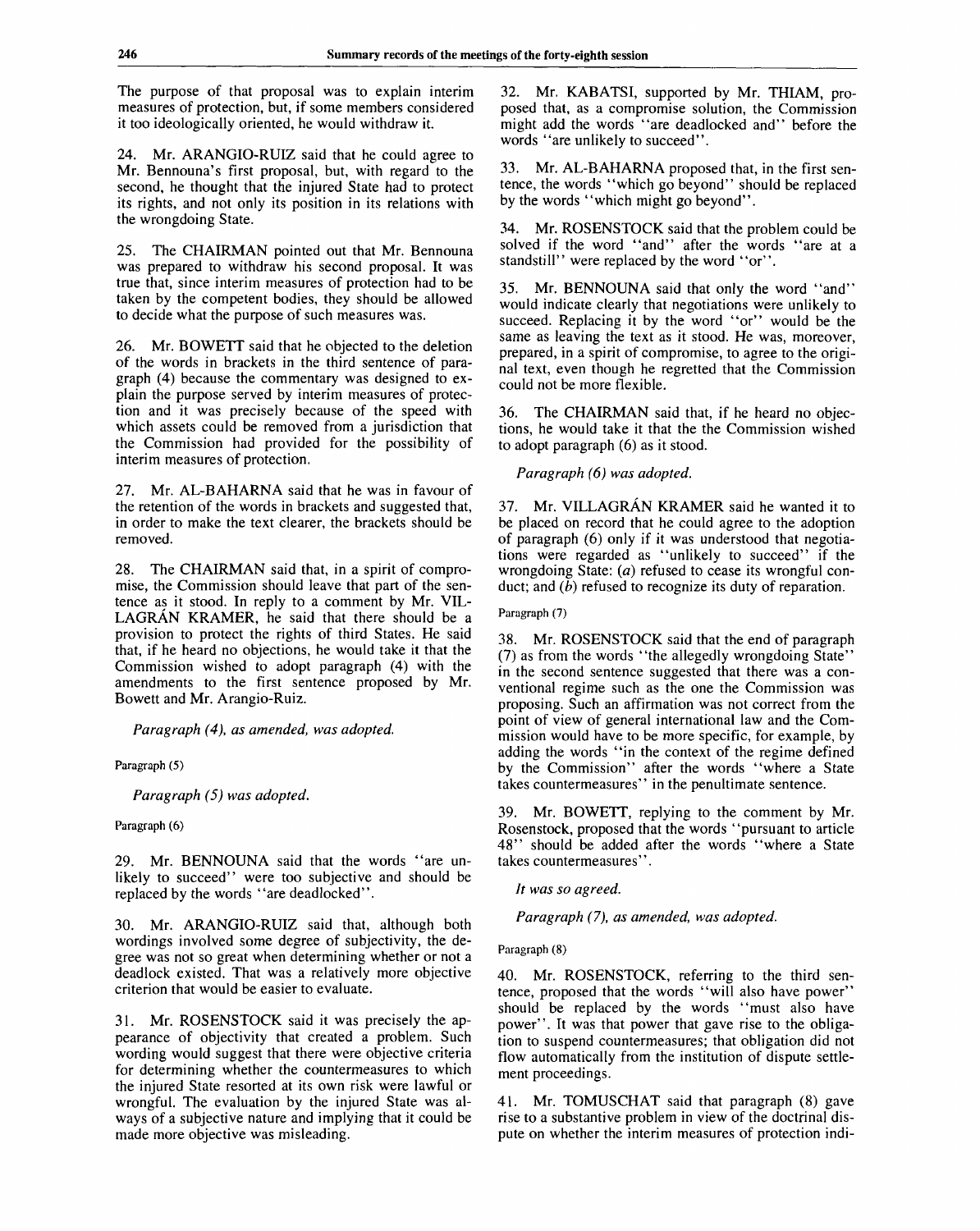cated by ICJ under Article 41 of its Statute were binding or not on the parties to the dispute.

42. Mr. BOWETT said that ICJ could issue orders binding on the parties, provided that such orders were worded along those lines. Thus, if it so wished, it could indicate interim measures of protection having the effect of suspending a countermeasure.

43. Mr. ARANGIO-RUIZ said that, unlike paragraph (8) of the commentary, which referred to "power to order or indicate interim measures of protection", Article 41 of the Statute of ICJ used only the word "indicate". By using the words "issue orders binding on the parties", article 48, paragraph 3, laid down a condition for the suspension of countermeasures and the words "or indicate" in the last sentence of paragraph (8) should therefore be deleted.

44. Mr. TOMUSCHAT said that, if those words were deleted, ICJ would no longer be a "tribunal" within the meaning of article 48. However, even if the indication of interim measures of protection by ICJ was not legally binding, it carried such political weight that it should be covered by article 48, paragraph 3. The text of that provision should therefore be amended and the necessary explanations given in the commentary.

45. Mr. ROSENSTOCK said that paragraph (8) did not rule out the possibility that ICJ might play a role. The solution might be to use the words in quotation marks in the first sentence in the third sentence. As the text of article 48, paragraph 3, now stood, if a tribunal was not authorized to issue orders binding on the parties, it could still settle the dispute, but having the dispute submitted to it did not make it an obligation for the State which had taken countermeasures to suspend them because ICJ did not have power to issue binding orders and could therefore not protect that State. He thought that the words "or indicate" should be deleted.

46. Mr. PELLET said that the text of article 48, paragraph 3, was not at all ambiguous because it stated that the tribunal must be able to issue "orders binding on the parties". It was very rash to try, in a commentary on a draft article on State responsibility, to settle a dispute that had existed since the establishment of ICJ concerning the nature of the interim measures of protection it indicated. If the words "or indicate" were kept in the commentary, the text of article 48, paragraph 3, itself would have to be amended, as Mr. Tomuschat had proposed. He himself was opposed to such an amendment and to the entire system proposed. Moreover, the last sentence of paragraph (8) seemed to give the tribunal a power not given to it either by part three of the draft articles or by the annex. It should therefore be deleted.

47. Mr. FOMBA said it was clear that, as the text stood, action by the Court would not have a suspensive effect. He agreed with Mr. Pellet that the last sentence of paragraph (8) should be deleted.

48. The CHAIRMAN suggested that only the end of the third sentence of paragraph (8) should be deleted, as from the words "which may have the effect". The Commission would thus not be taking a stand on the effect of

interim measures of protection taken by a particular body.

49. Mr. PELLET said that the last sentence suggested that the tribunal set up in part three of the draft articles had the power in question, but that was not stated anywhere in part three. He therefore proposed that the last sentence should begin with the words "The tribunal to which the dispute is submitted will also have power".

50. Mr. ROSENSTOCK said that he could agree to Mr. Pellet's proposal, but he preferred the one made by the Chairman. An analysis of article 48, paragraph 3, showed that the obligation to suspend countermeasures which it imposed on the injured State depended on the power of the tribunal to issue binding orders. The reason was that the State which had to suspend its countermeasures could benefit from the protection of a tribunal which had that power. If the tribunal to which the dispute had been submitted did not have that power to protect it, it was doubtful whether the injured State was required to lay itself wide open by lifting the countermeasures. The effect of interim measures of protection must therefore not be limited to the modification or suspension of the countermeasure taken, but must be to do away with the need for the injured State to maintain that countermeasure in order to protect itself.

51. Mr. PELLET said that his concern was to avoid appearing, in the commentary to article 48, to give powers to the tribunal referred to in part three of the draft articles. The solution might be to combine his proposal with that of the Chairman, so that the last sentence would read: "The tribunal to which the dispute is submitted must have power to order interim measures of protection."

*It was so agreed.*

*Paragraph (8), as amended, was adopted.*

Paragraph (9)

52. Mr. ROSENSTOCK said that paragraph (9) belonged within the commentaries to part three of the draft articles.

53. Mr. BOWETT said that the last sentence was important because it related to countermeasures.

54. Mr. ARANGIO-RUIZ said it should be ensured that the questions dealt with at the beginning of paragraph (9), particularly that of the scope of the jurisdiction of the arbitral tribunal referred to in article 58, paragraph 2, were in fact covered in the commentaries to part three of the draft articles.

55. Mr. PELLET said that that question was considered in paragraphs (4) and (5) of the commentary to the former article  $5$  of part three.<sup>1</sup> In that connection, he pointed out that paragraph (5) of former article 5 said nearly the same thing as the footnote to the second sentence of paragraph (9) under consideration, but much more clearly.

<sup>1</sup> See *Yearbook . . . 1995,* vol. II (Part Two), chap. IV, sect. C.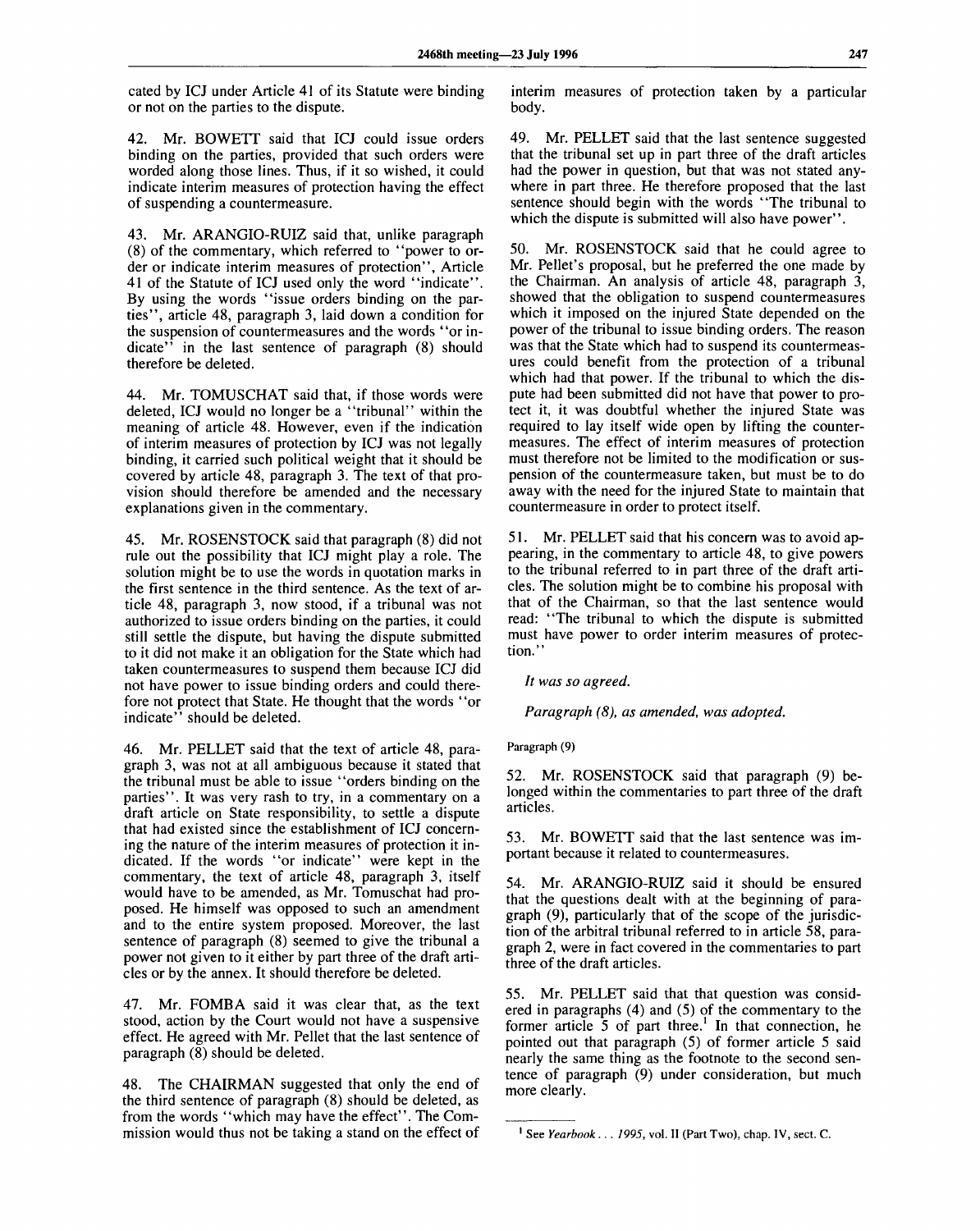56. The CHAIRMAN said that he took it that the Commission wished to request the secretariat to make the necessary comparisons and propose a new, shorter wording for paragraph (9).

*It was so agreed.*

#### Paragraph (10)

57. Mr. ROSENSTOCK said that the words "is suspended" in the third sentence should be replaced by the words "may be suspended" because the right of the injured State to continue to take countermeasures would not be suspended in all cases.

58. Mr. ARANGIO-RUIZ said that paragraph (10) could not be amended without affecting the interpretation of article 48, paragraph 3. It should therefore be left as it stood.

*Paragraph (10) was adopted.*

Paragraph (11)

59. Mr. ROSENSTOCK proposed that paragraph (11), which he thought was unnecessary, should be deleted.

Mr. TOMUSCHAT and Mr. CALERO RO-DRIGUES said they agreed that paragraph (11) was not absolutely necessary, but thought that it should be retained because it was very clear and explained a complex situation in few words.

*Paragraph (11) was adopted.*

Paragraph (12)

61. Mr. BOWETT said that paragraph (12) was too wordy and that he would have liked to retain only the part dealing specifically with article 48.

62. Mr. LUKASHUK and Mr. ROSENSTOCK said that the word "technically" in the fourth sentence should be deleted.

63. Mr. PELLET proposed that the words "technically non-binding" should be replaced by the words "legally binding".

*It was so agreed.*

*Paragraph (12) was adopted.*

Paragraph (13)

64. Mr. ROSENSTOCK said that the last part of the last sentence, which referred to *lex talionis* and "the law of the jungle", was quite out of place in a commentary and should be deleted.

*Paragraph (13), as amended, was adopted.*

Paragraph (14)

*Paragraph (14) was adopted.*

*General commentary to chapter IV* (International crimes) *of part two*

65. Mr. ARANGIO-RUIZ, referring to the commentary to chapter IV, said that he could not accept most of the paragraphs under consideration and, in particular, paragraphs  $(3)$ ,  $(5)$ ,  $(7)$ ,  $(8)$  and  $(10)$ , because they

tended to solve explicitly in favour of the competence of the Security Council the problem raised by the implications of the very ambiguous provision contained in article 39, which had been adopted just barely, by 11 votes to 11, with 4 abstentions (2452nd meeting). A number of members of the Commission considered that that article did not make the law of State responsibility subject to the practice of collective security and that it was designed simply to protect the system of collective security from the effects of the articles on State responsibility relating to the consequences of internationally wrongful acts. In his view, however, article 39 did make the law of State responsibility subject to decisions by the Security Council. He had already explained that, he trusted, with sufficient clarity.

66. The paragraphs of the commentary to which he had referred would inevitably be read as an explicit interpretation of article 39 as subordinating the law of State responsibility to Security Council action. In other words, they would confirm the fears expressed by more than one half of the members of the Commission, who had voted against article 39.

67. Moreover, the paragraphs in question did not make adequate room for the decisive role that ICJ could play in the determination of the existence of a crime and its attribution to a State. They also ignored the role of the General Assembly, which was the most representative organ in the system and was referred to in Article 35 of the Charter of the United Nations as an organ not less competent than the Security Council for the purpose of that Article. Everyone knew that at least three categories of the crimes covered by article 19 of part one of the draft articles related to areas within the competence of the Assembly.

68. On the whole, the emphasis that the proposed commentary placed on the functions of the Security Council conveyed the idea that the Charter of the United Nations and, in particular, the "provisions and procedures" referred to in article 39 of the draft articles, dealt with State responsibility, and that was unacceptable. The Charter had nothing to do with the general law of State responsibility.

69. Lastly, he did not agree with the term "innovative" which was used in paragraphs (3) and (11) of the commentary to describe some of the proposals the Commission had studied. The solution adopted by the Commission in articles 39, 51, 52 and 53 was the most innovative because, for the first time, a body as specialized as the Commission was subordinating the law of State responsibility to the action of a political body which was not competent to decide issues of State responsibility.

70. He could also not share the view stated in the footnote to article 39 (A/CN.4/L.528/Add.2), according to which article 39 did not seek to resolve "one way or the other" the question of the scope of the Security Council's powers. Quite the contrary, the commentary under consideration appeared precisely, however different its authors' intention might have been, to seek to resolve the question of the Security Council's powers by implicitly or explicitly extending those powers to the area of State responsibility.